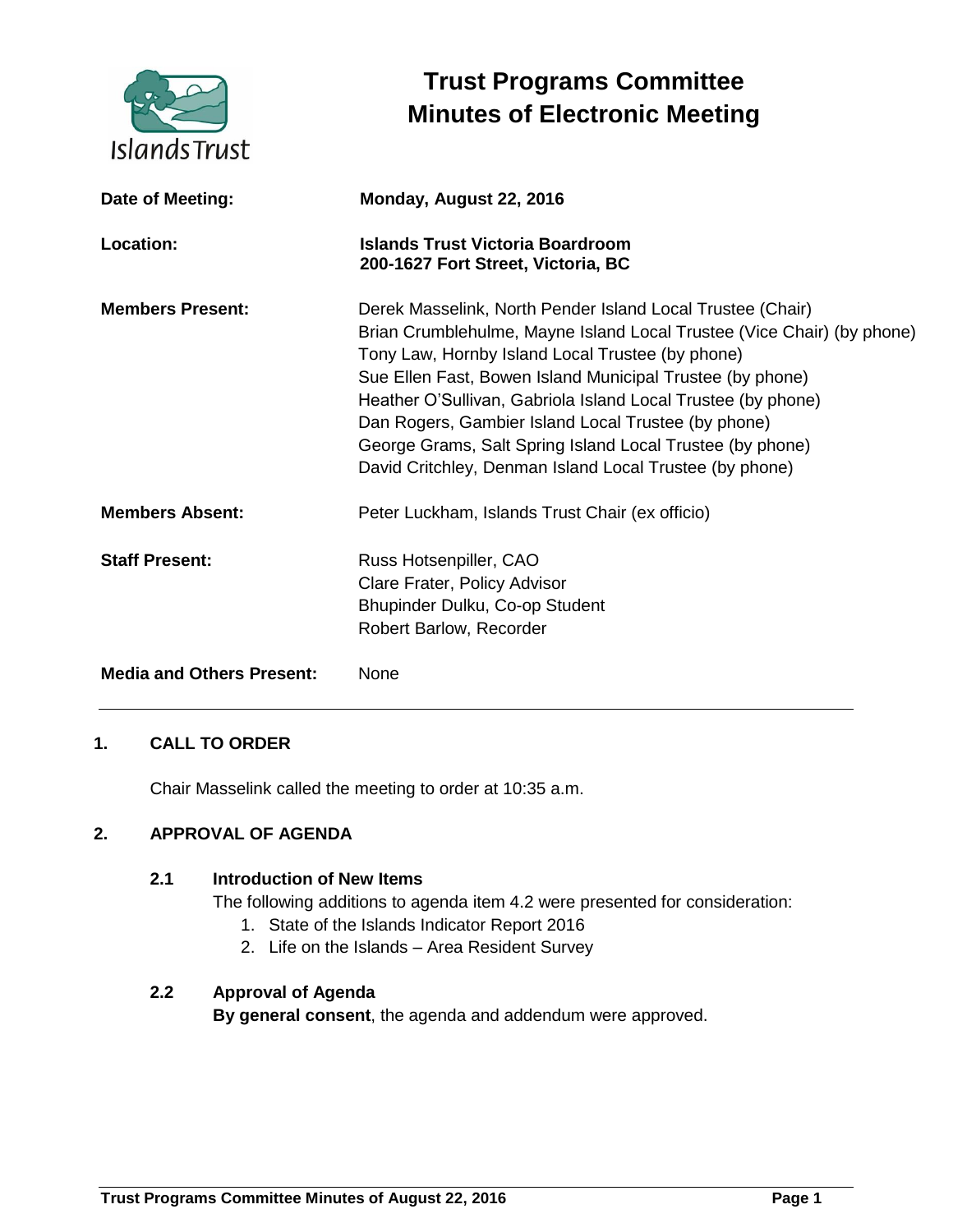#### **3. ADOPTION OF MINUTES**

#### **3.1 Minutes of Meeting**

## **3.1.1 May 16, 2016 TPC minutes**

## **TPC-2016-014**

## **It was MOVED and SECONDED,**

that the minutes of May 16, 2016, be adopted as presented.

**CARRIED**

#### **3.2 Follow Up Action List**

The Follow-Up Action List was provided for information and review.

# **4. TRUST COUNCIL BUSINESS**

## **4.1 Crown Land Protocol Charter**

Staff provided a verbal update and indicated the project is on track.

#### **4.2 Briefing – State of the Islands project**

Staff provided a presentation about key project elements. Trustees asked questions about the project's progress and provided suggestions for additional indicators to be priorities, including seasonal population change and land conversion. Trust Program Committee members agreed to provide minor feedback on the draft report to staff after the meeting.

#### **4.3 Community Stewardship Award program review**

# **TPC-2016-015 It was MOVED and SECONDED,**

That the Trust Programs Committee directs staff to bring forward revisions to the Community Stewardship Award evaluation process to the next meeting of the Trust Programs Committee.

**CARRIED**

# **5. NEW BUSINESS**

No new business.